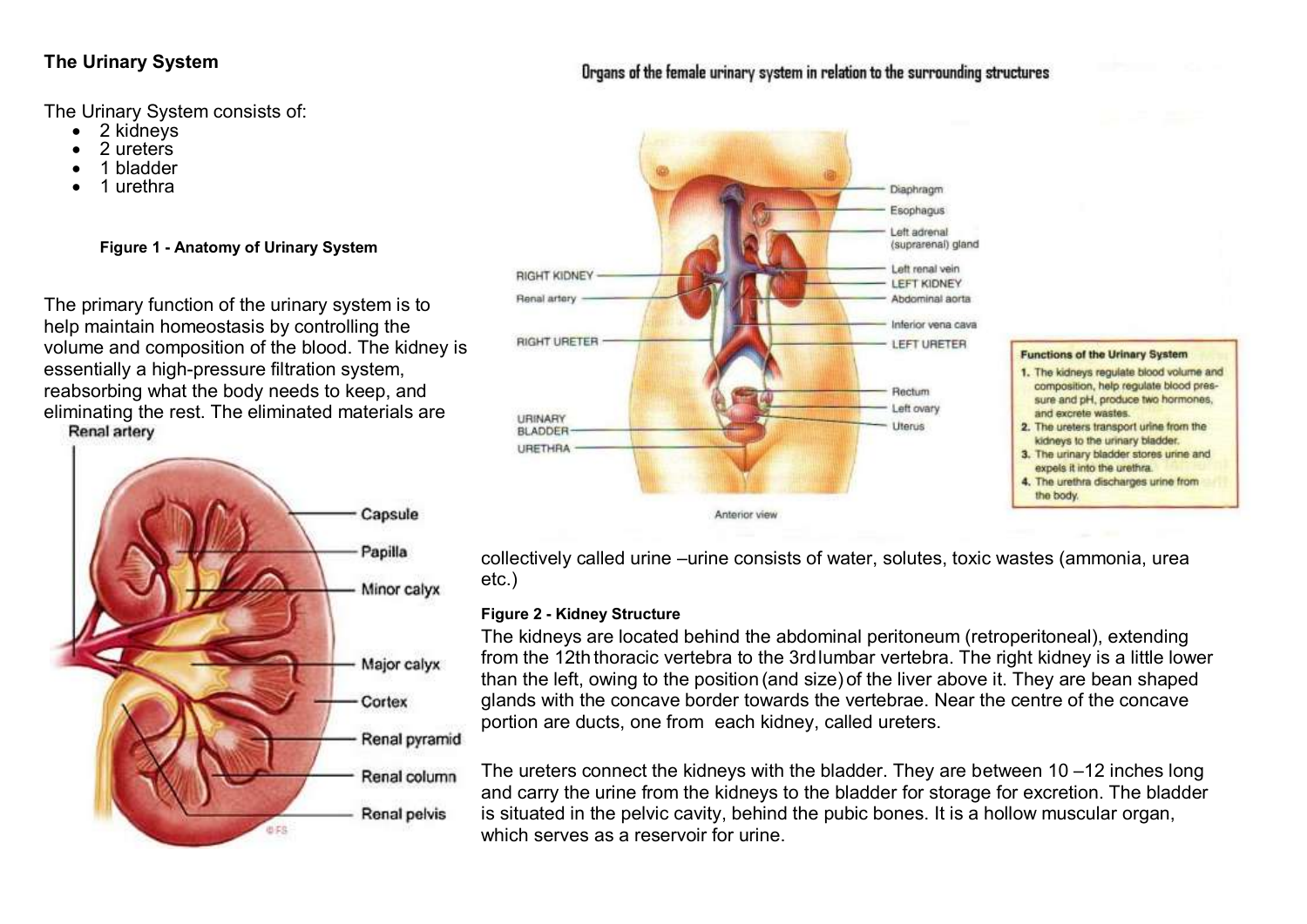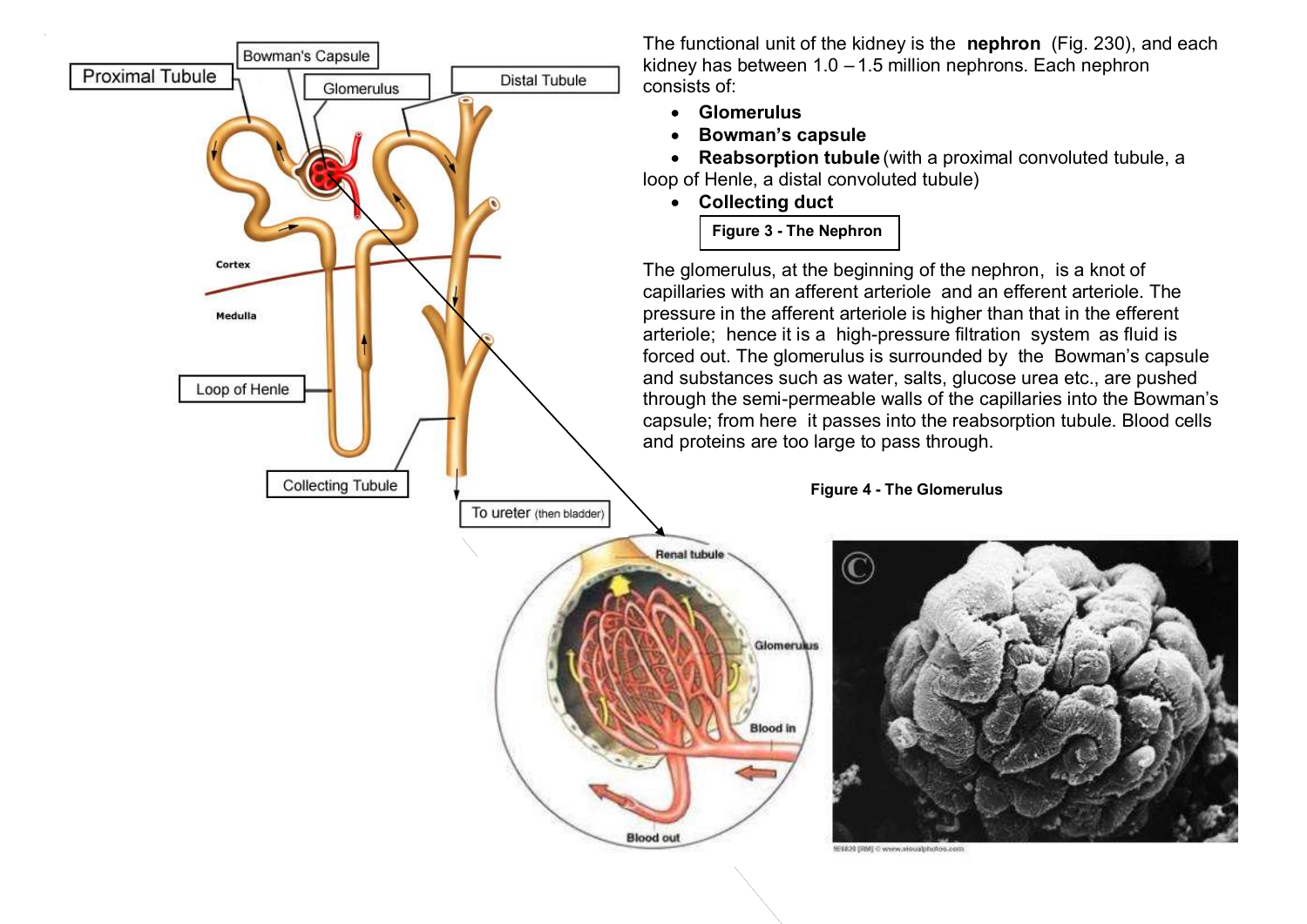Reabsorption in the tubules is an active process, with the tubules being lining by cuboidal epithelium,. Substances absorbed in the tubule are:

- sodium chloride
- bicarbonate
- glucose
- potassium
- amino acids

The rate of absorption has a capacity -(a maximum it can reabsorb in any unit time); this capacity is the renal threshold. An example of this is glucose. All the glucose is normally reabsorbed, but if there is an excess of glucose in the blood, as in diabetes mellitus, the reabsorption process can work at capacity \but still not be able to reabsorb all the glucose.

This results in the presence of glucose in the urine.

Water reabsorption by the tubule is partly controlled by the **antidiuretic hormone (ADH**), which works on the collecting duct. If the osmotic pressure (i.e. its concentration) of the blood rises, as in dehydration, ADH is released and more water is reabsorbed by the tubule. If the osmotic pressure falls (i.e. it is more dilute), the amount of ADH released into the blood is reduced and more dilute urine is produced.

The end product, urine, passes into the collecting duct and onto the renal pelvis. From here it drains into the ureter and is carried by gravity and peristalsis to the bladder. The bladder is elastic, muscular sac, which dilates as it fills with urine.

The volume of urine produced daily is between 1-2 litres, but depends on:

- Blood pressure the filtration rate in the glomerulus depends on the blood pressure.
- Blood concentration –i.e. from fluid intake; drugs (alcohol)
- Temperature high temperatures cause the body to sweat more, so there is less bodily fluid and the kidneys will reabsorb more and there will be less urine produced.
- Mental state stress can increase blood pressure and therefore the filtration rate.

# **Disorders of the Urinary System**

**Nephritis** – Inflammation of the kidney. There are various types:

- **Pyelonephritis** this is an inflammation of the whole kidney
- **Pyelitis** inflammation of the renal pelvis and calyces (the area collecting the urine before it passes into the ureter); if this is chronic it can cause scarring and impede flow
- **Glomerulonephritis** this is inflammation of the glomeruli. It can be caused by an allergic reaction to toxins of a Streptococcal infection of elsewhere (e.g. the throat). The glomeruli become so inflamed, swollen and engorged with blood it upsets the membranes and allows blood cells and proteins to enter the filtrate, causing haematuria and proteinuria. The glomeruli can also become damaged, leading to renal failure.